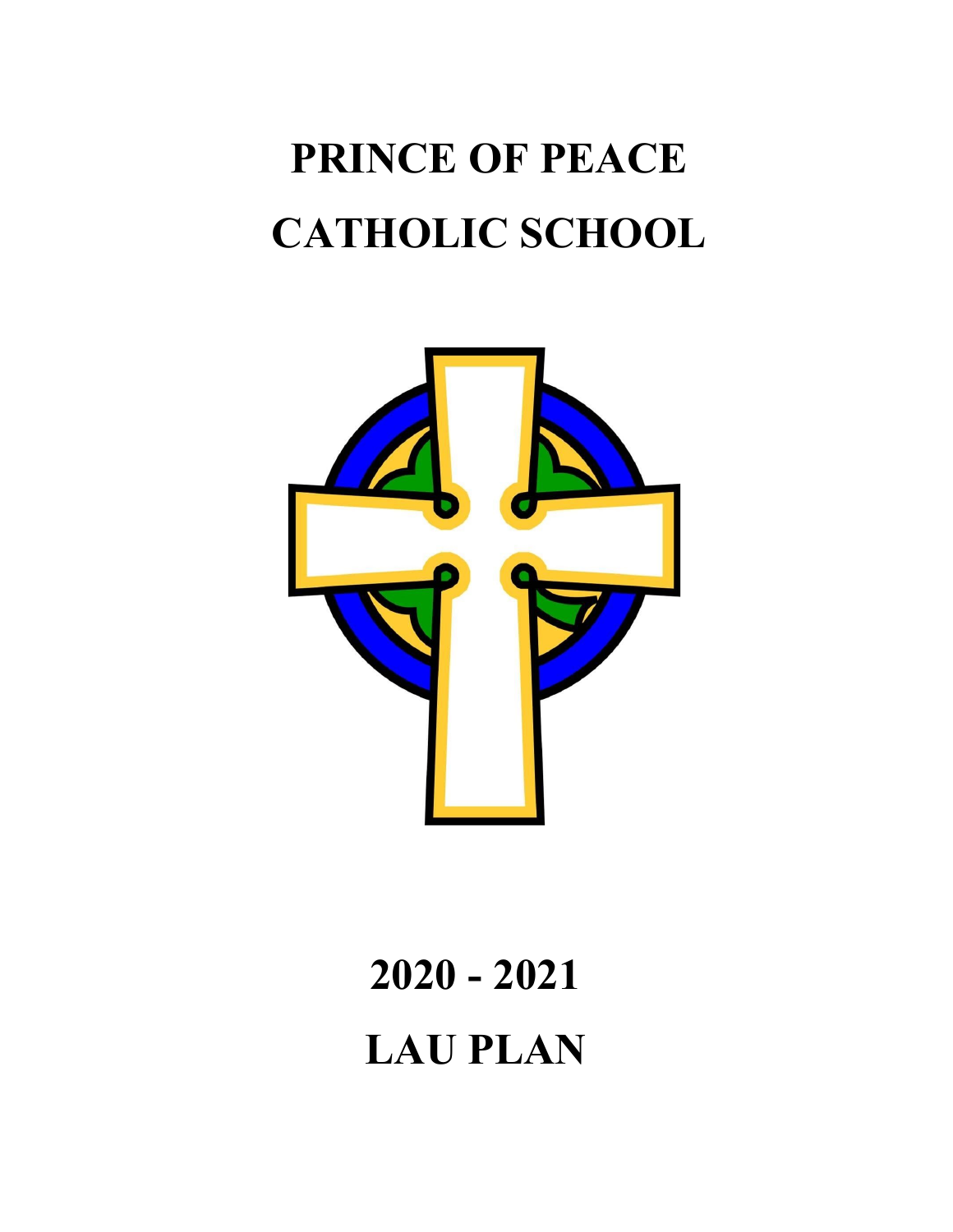## **K-12 Lau (EL) Plan for Serving English Learners**

## **Prince of Peace Catholic School**

#### **2020-2021**

#### **LAU Plan**

The district plan designed to meet the instructional needs of English Learners (ELs) is referred to as the Lau Plan (Lau v. Nichols, 1974). The Lau Plan must be collaboratively written by the K-12 team, to include: district administrator(s), building administrator(s), equity coordinator (public only), EL teacher(s), classroom /content teacher(s).

#### **Required Lau Plan Team Members**

Nancy Peart, Principal, Dr. Leland Morrison, Superintendent of Diocesan Schools, Sandi Campie, Title I Reading, General education teachers of EL students (Katie Smith, Kindergarten, Heather Dehner, 1<sup>st</sup> Grade, Jessica Maleug, 2nd grade, Jane Noecker, 4th grade Deb Witt 9-12 Spanish Teacher, Sally Nelson, Middle School Language Arts and Social Studies Teacher, Stephanie Burke, Middle School Math and Science Teacher, Rhea Wright, Director of Special Education Services, Clinton Community School District (Dual Enrollment Contact), Public School Elementary EL Teacher, Abby Farrell (Dual Enrollment Contact), Public School Secondary EL Teacher, Olga Krueger.

## **Suggested Additional Lau Leadership Team Members**

Elizabeth Popowski, AEA Title III Consultant, Rhea Wright, Director of Special Education Services, Clinton Community School District (Dual Enrollment Contact), Public School Elementary EL Teacher, Abby Farrell (Dual Enrollment Contact), Public School Secondary EL Teacher, Olga Krueger.

## **I. Lau Plan Guiding Principles**

Prince of Peace Catholic School is able to provide an avenue of access to the regular education program. ELs would be required to meet the same rigorous standards and benchmarks as all general education students. Our school strives to ensure that EL students participate meaningfully and equally in educational programs and services. Prince of Peace Catholic School will utilize Google Classroom for students in grades 5-12 and See Saw and Google Meet for elementary students (K-5) if at any time our school would have to move to either continuous learning or hybrid learning. Prince of Peace ensures continued equitable access to high quality education for all students. Students whose parents' have chosen the online learning option attend the classroom daily but remotely.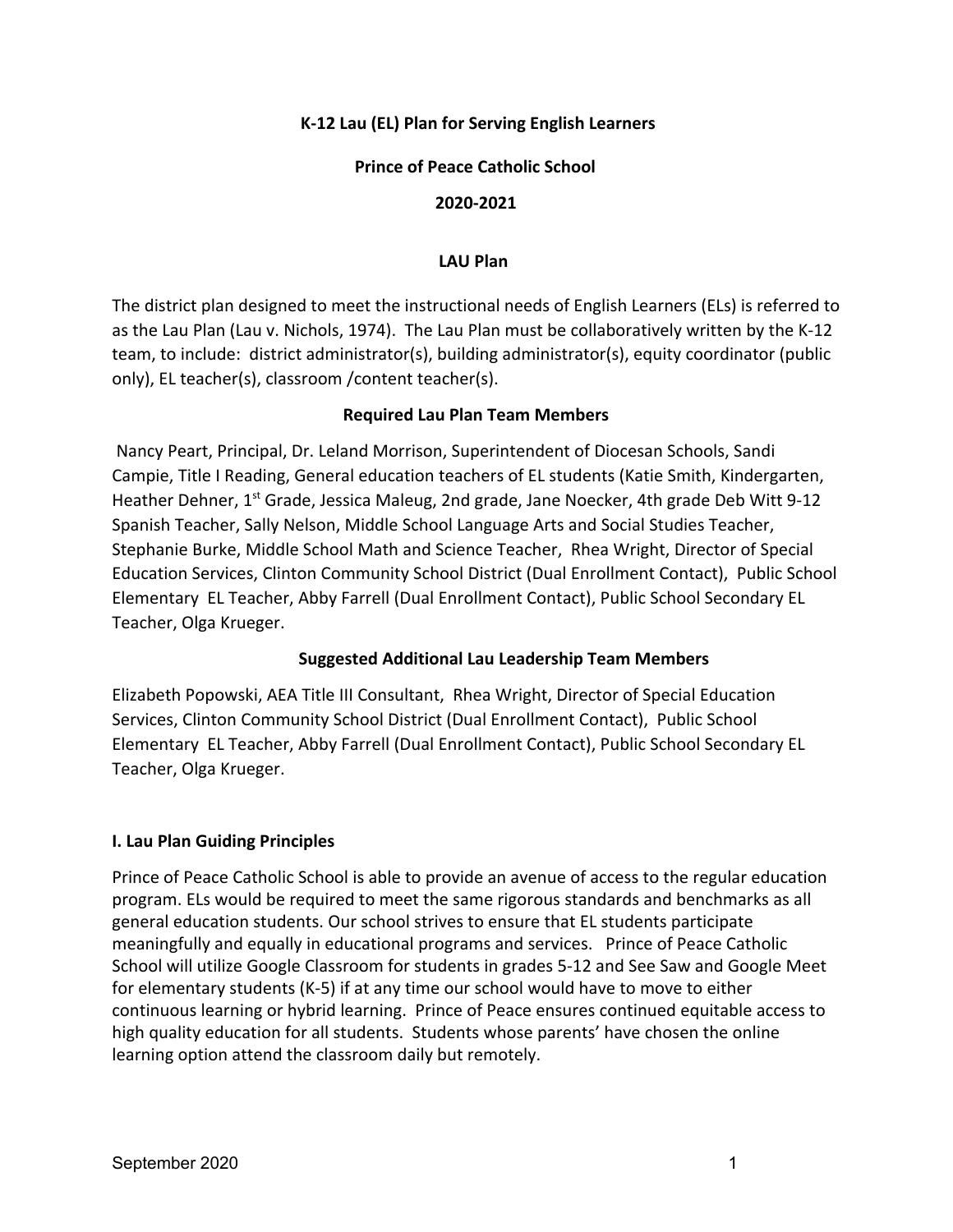Lau Plan goals are:

- A. **English language development**: To support the development of English language proficiency in the areas of listening, speaking, reading and writing in all English learners.
- B. **Academic achievement**: To support the development of proficiency of ELs in all core content areas and their successful participation in classroom learning activities as well as other school activities and programs.
- C. **Cross-cultural development**: To support the development of positive attitudes toward self, school, and community while recognizing multi-cultural differences. Multi-cultural differences including values and language are woven throughout the content areas and are presented in a positive way that demonstrates cultural contributions to the community and society. EL students will understand and function within American society while maintaining pride in their own cultural and linguistic backgrounds.

## **II. Identification and Placement of ELs in a Language Instruction Educational Program (LIEP)**

Students who speak a language other than English follow all normal school enrollment procedures with additional supports.

## **A. Home Language Survey-IA**

- 1. All families are asked to complete a Home Language Survey-IA (www.TransACT.com) upon enrollment of the student, along with other registration forms. If a student transfers from another school, the Home Language Survey is part of the student's cumulative file.
- 2. The principal verifies information on any Home Language Survey. The Home Language Survey indicates race and ethnicity, and a language other than English spoken in the home. Based on the verification from the Home Language Survey, the student may be referred for screening. Arrangements are made for native language interviews with those adults who may not have sufficient English or literacy skills to complete a survey written in English. If there is a need for other language translation, every attempt is made to find competent supports within the community.
- 3. The completed Home Language Survey is filed in the student's cumulative file.

## **B. State approved English language proficiency placement assessment**

- 1. The ELPA21 Dynamic Screener is used for future kindergarteners and is available from April 2 through November 30th.
- 2. A licensed teacher certified to administer the ELPA 21 Dynamic Screener is on staff.
- 3. Documentation of certification is kept on file in the principal's office and a copy is placed in the teacher's personnel file. The principal is the EL administrator.
- 4. A summary of student results are kept in the student's cumulative file and they become part of the student's academic record. The student's academic record is available to appropriate personnel. The ELPA Dynamic Screener for future kindergarten students is available April 2 through November 30.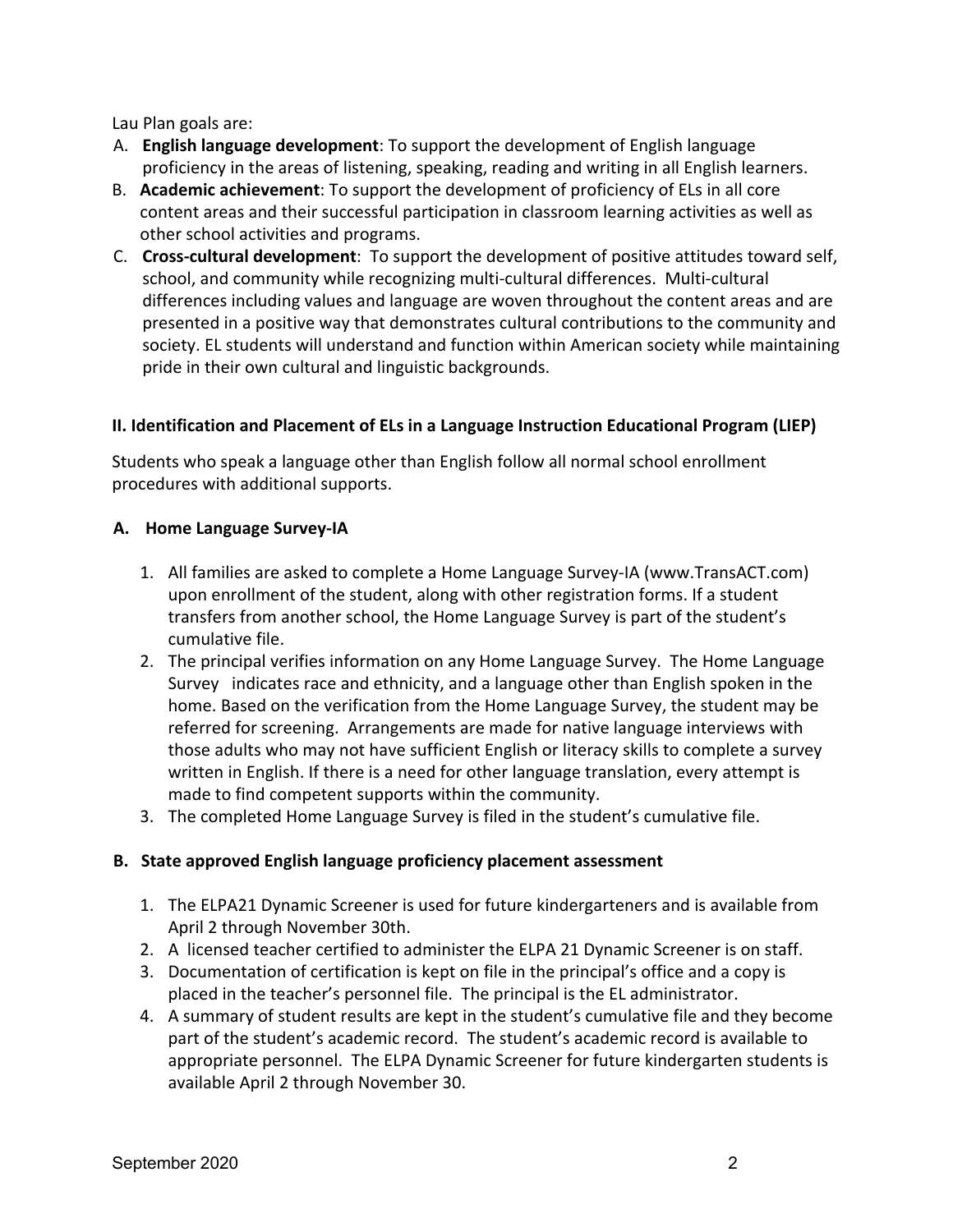## C. **Process to place student in appropriate LIEP and content courses**

- 1. The LAU team will review the academic records of the student with particular focus on English language development, the student's age and grade. At the discretion of the Lau Team additional formal and informal assessments may be administered to determine specific English language development needs, academic needs and current academic abilities.
- 2. The team will make the determination of the most appropriate grade and class placement based on data from all administered assessments. Placement of EL students is in the general education setting.
- 3. Identified EL students will be placed at grade level or within two years of the actual age of the student.

## **D. Initial parental notification of eligibility following state guidelines, in a language most easily understood within 30 days of enrollment both upon initial and annual school enrollment.**

- 1. If a student qualifies for LIEP services based upon the ELPA21 Dnamic Screener or the ELPA 21 Summative Assessment results, parents are notified of eligibility within 30 days from the beginning of the student's enrollment initially and annually.
- 2. Notifications of eligibility of program services and placement will be provided in a language most easily understood by the parents. The TransACT "English Learner Program Placement" forms are signed by the parents and then placed in the student's cumulative file.

## **E. Process for parents considering waiving services from LIEP**

- 1. If a student is determined to be eligible for LIEP services and wishes to decline services, a meeting is held to discuss recommendations, academic concerns, assessment results (ELPA21), and potential student outcomes with parent(s) and provide the "Explanation of Consequences for not Participating in English Learner Program" notice.
- 2. A "Request for Change in Program Participation" is signed by the parent or guardian and is placed in the student's cumulative file if the parents waive participation in LIEP services.
- 3. Students whose services have been waived are provided additional academic support through available school programs as well as strategies and interventions specific to that student within the classroom. An accommodation plan may be developed for an EL student.

## **III. Description of the LIEP**

## **A. LIEP Goals tied to data and LIEP evaluation.**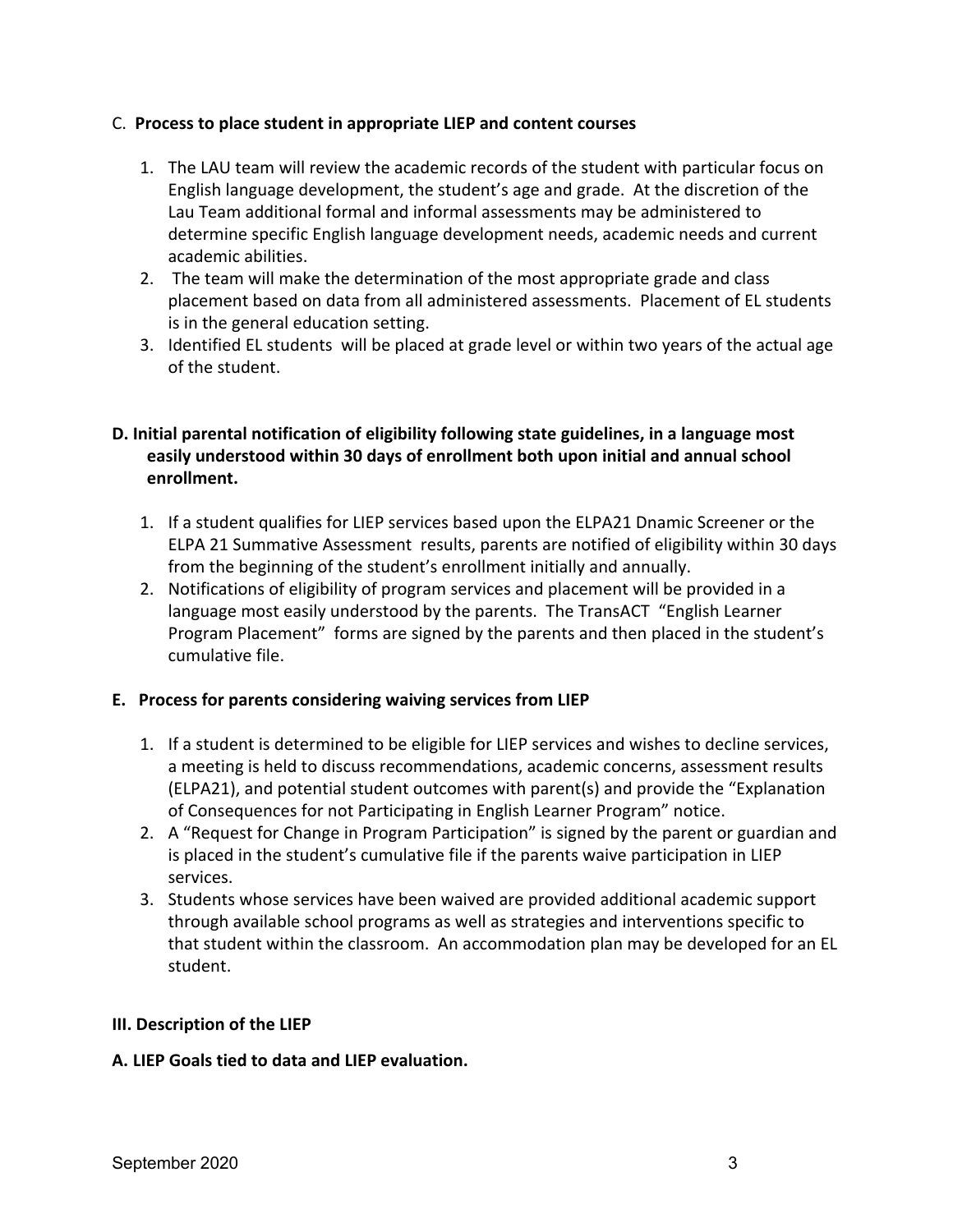- 1. Students will progress through the acquisition s of the English Language. EL students will advance in at least half of the ELPA 21 subcategories in comparison to the previous year.
- 2. EL students are educated to learn the same academic content and meet the same academic achievement expected of all students. All students will be proficient in reading comprehension and math as measured by the approved state assessment, ISASP (Iowa Statewide Assessment of Student Progress). All students will score at grade level or above in the Reading and Language and Writing Assessment on the ISASP.

## **B. Description and Implementation of specific state-approved LIEP models used in district and the process to place students.**

**1. Identifies the LIEP model with a description of how it is implemented in the district.** Prince of Peace follows the model of Sheltered Instruction. This approach makes academic instruction in English understandable to ELs. In the sheltered classroom, teachers use physical activities, visual aids, and the environment to teach vocabulary for concept development in mathematics, science, social studies and other subjects." Classroom instruction focuses on delivering content as opposed to English language instruction outside of the language arts instructional time. The acquisition of language skills may often be the instructional goal in lessons however. This approach ensures that core content is provided to all students including ELs.

2. **Describes frequency and intensity of services by grade level/span (high school vs. elementary) and/or current English proficiency level addressing: a. English language development and 2. LIEP supports access to the district core curriculum**. As an accredited non-public school, Prince of Peace employs highly qualified teachers.

At this time we do not employ an EL teacher. If LIEP services are not waived, then the process for developing a dual enrollment plan for the EL student would begin with the Lau Plan public school team members.

Prince of Peace Catholic School provides ELs access to the district's core curriculum and the English Language Proficiency Standards. They are required to meet the same rigorous standards and benchmarks as all general education students are. In the classes where EL students are enrolled, additional teaching resources are accessed by the general education teachers.

For elementary students an academic support program and a Title I program are utilized to support EL students. The frequency and intensity of the services are determined by a team consisting of the classroom teacher, academic support assistant, Title I teacher and the administrator.

At the middle and high school level, team meetings are held monthly to determine what assistance is needed to support student success. A plan for a student may be developed. Tasks and responsibilities and course specific accommodations would be included in the plan. Parent communication is often made to create an external support system for a student. These plans are reviewed frequently to determine if student needs are being met.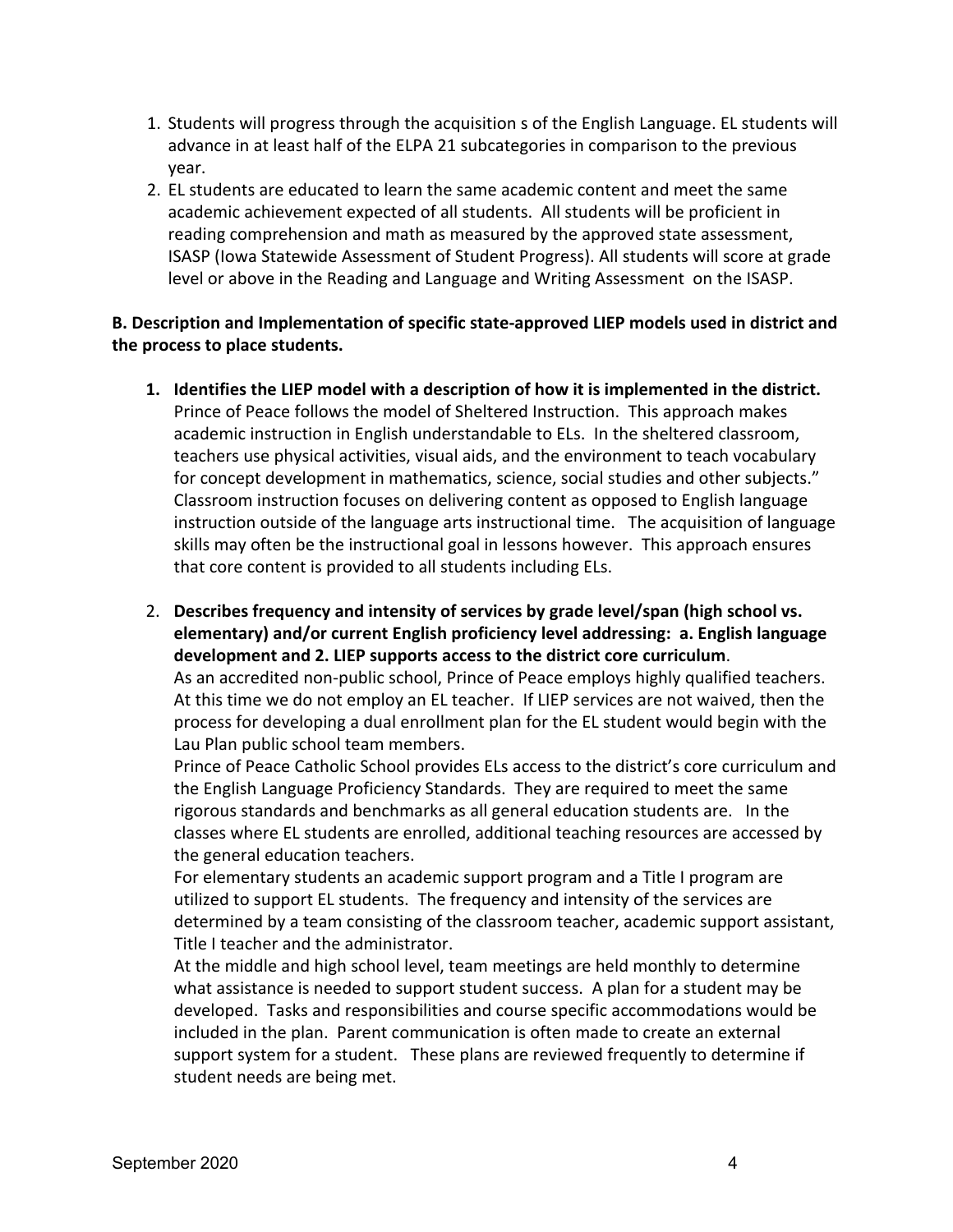**3. Addresses that identified ELs at all proficiency levels receive direct LIEP instruction unless services have been waived.**

When a parent does not sign a waiver from LIEP programming, consultation with the public school takes place to create a dual enrollment plan for the EL student. If it is in the best interest of the student, a plan to transition to the public school as a full time EL student would be implemented. EL students, including those with disabilities, would receive direct LIEP instruction through public school programming.

# **C. Description of annual parental notification of continuing placement and programming options in language most easily understood.**

- 1. Parents are notified within 30 days of the beginning of each school year using the "English Learner Program Placement".
- 2. The principal is responsible for implementing the parental notification process.
- 3. This notification is placed in the student's cumulative file annually.

## **D. Procedure for communicating with parents who have waived LIEP services is in place annually.**

- 1. At the beginning of each school year within 30 days, parents of EL students who have waived LIEP services will receive the "Explanation of Consequences for not Participating in English Learner Program.
- 2. Also documentation of parent waiver on required "Request for Change in Program Placement" form. The Administrator will meet with the parents to review the continuation of the waiver and obtain parental signatures.
- 3. A record of this notification will be placed in the student's cumulative file annually.

# **E. Highly Qualified LIEP and Content Staff**

- 1. Prince of Peace Catholic School employs teachers who hold an Iowa license to teach only in areas in which they are endorsed. At this time, an EL teacher is not on staff. When hiring new staff, efforts will be made to employ a teacher with that endorsement if possible.
- 2. If LIEP programming is determined to best meet the needs of the student, the programming would be delivered through the public school. All teachers of EL students have completed the ELPA Standards Modules 1-6.

## **F. Designated administrator oversight for LIEPs**

- 1. The administrator of Prince of Peace Catholic School, Nancy L. Peart, is responsible for the oversight of LIEPs.
- 2. The Administrator attends appropriate AEA training regarding Title III implementation. She has also completed all available modules on the AEA PD Online regarding Title III, and ELPA Standards Modules 1-6. The administrator will also complete ELPA 21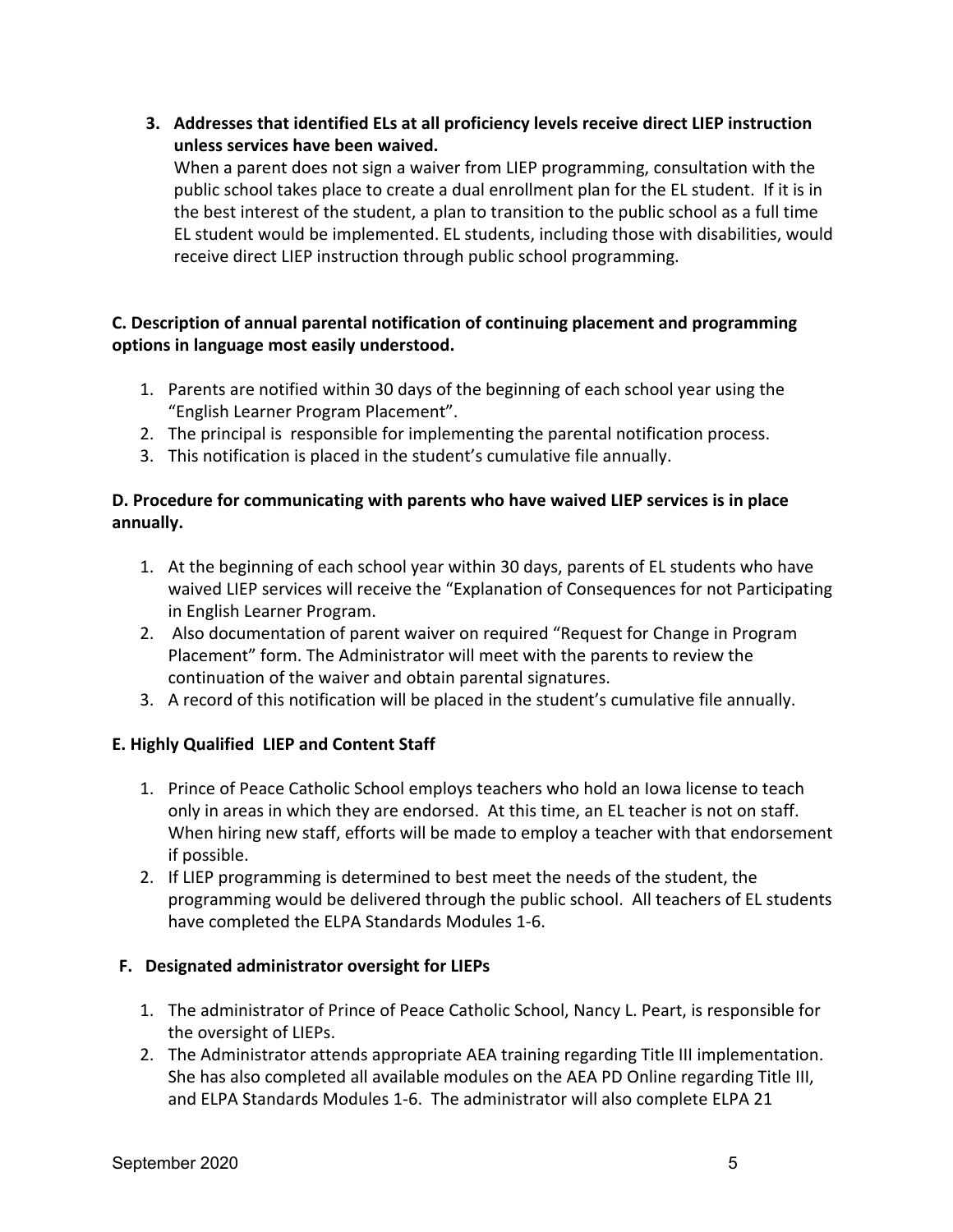Assessment Administration modules when necessary. As other opportunities arise, she will attend training offered.

## **G. Access to Iowa Core and English Language Proficiency Standards**

- 1. EL students are placed in the general education setting and are expected to meet the same rigorous standards as all students are. In addition to the Iowa Core/Common Core standards, EL students also must meet the English Language Proficiency Standards. Teachers are provided documents and guidance from the Iowa Department of Education. "Our Kids: English Language Learners in Your Classroom" and "Assessment of English Language Learners" and "Educating Iowa's English Learners" are examples. The elementary reading series also has an EL Handbook that provides many professional articles and lesson planning guidance for teachers who use the Sheltered Instruction model, which Prince of Peace does
- 2. Teachers of EL students and the administrator meet each year to review the teaching resources available to support learning in the classroom. After reviewing the annual required assessment results for EL students and reviewing available resources, a team decision is made to ensure that teachers have adequate resources. In addition, academic support opportunities for EL students are planned. Collaboration is held monthly during our regular grade level meetings. Additional meetings may be scheduled as needed.

## **H. Curriculum and Supplemental Resources for LIEP**

1. Prince of Peace Catholic School is currently utilizing the following curricular materials:

## **Language Arts:**

| Pearson                |
|------------------------|
| MacMillian/McGraw Hill |
| Holt                   |
| <b>Prentiss Hall</b>   |
| <b>Prentiss Hall</b>   |
|                        |

## **Mathematics:**

Eureka Math K-5 Illustrative Math 6-8  $9^{\text{th}}$ McDougall Littel 10<sup>th</sup> Geometry Exploration McDougall Littel 11-12 Algebra II McDougall Little Advanced Mathematics Houghton Mifflin Stats Modeling the World Pearson/Addison/Wesley APEX Calculus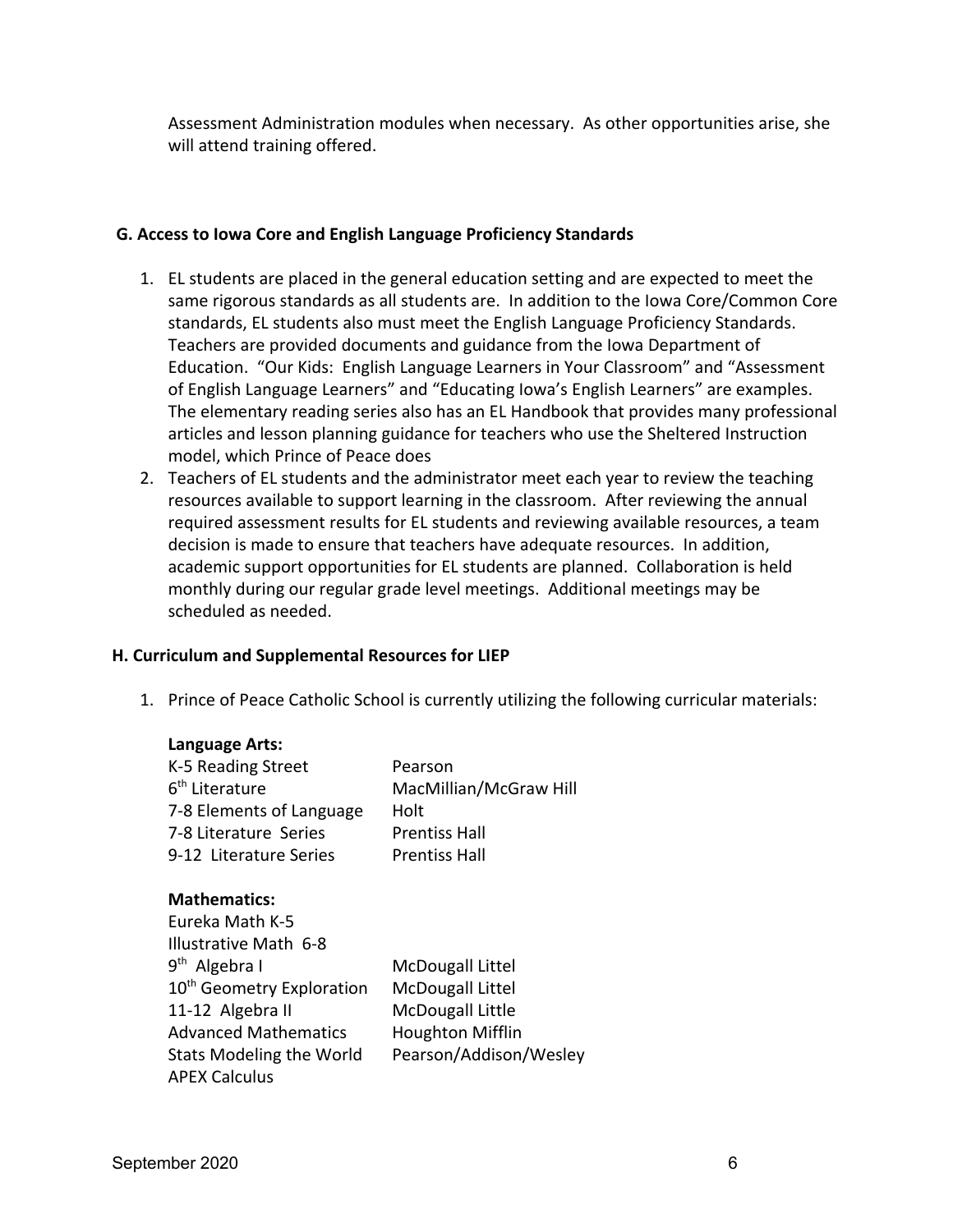## **Science:**

K-8 Teacher prepared units of instruction aligned with the Next Generation Science **Standards** 

| 9 <sup>th</sup> Biology Principles | Holt              |
|------------------------------------|-------------------|
| 10 <sup>th</sup> Chemistry         | Pearson           |
| $11th$ Living in the               | Brooks/Cole       |
| Environment                        |                   |
| 12 <sup>th</sup> Biology (AP ED)   | Pearson (College) |
| AP Chemistry                       |                   |

## **Social Studies:**

|                                               | K-5 Teacher prepared units of instruction aligned with the Iowa Core standards. |
|-----------------------------------------------|---------------------------------------------------------------------------------|
| 6-8 Journey Through Time                      | Glencoe                                                                         |
| Call to Freedom I, II<br>standards.)          | Holt (Also teacher prepared units aligned to the Core                           |
| 9-12 World History                            | Pearson                                                                         |
| The Americans                                 | McDougal Little                                                                 |
| <b>World Geography</b><br><b>And Cultures</b> | Glencoe                                                                         |
| <b>Economics</b><br>Glencoe                   |                                                                                 |
| American Government                           | Pearson                                                                         |

- 2. Prince of Peace reviews curriculum resources every 5 years or as needs arise. For example, as curriculum and resources have aligned more satisfactorily with the Iowa Core/Common Core, a priority for purchasing resources has changed. For selection purposes, a variety of samples and exploration of resources other than traditional textbooks is completed by the teaching staff. Consultations with AEA personnel as well as workshop style sessions are attended to learn of alignment to the IC/CC. These workshops also will present information regarding the shift of instructional strategies necessary to fully implement the IC/CC. The diocesan superintendent will also arrange for presentations by vendors to learn more about the resources and materials and ongoing support available.
- 3. When curriculum or textbook adoption takes place consideration of EL resources will be considered in the review and adoption decision. Consideration regarding additional EL support materials is now part of the determination for selection. AEA Tiltle III consultants will be utilized in the future to provide guidance for selection.

## **IV. Process to Provide Meaningful Access to all Co-curricular and Extracurricular Programs and Activities**

## **A. Process in place for identifying and serving gifted/talented (GT) ELs.**

1. EL students are provided the same opportunities as other students enrolled at Prince of Peace. The FAST universal screener, teacher recommendation and grade level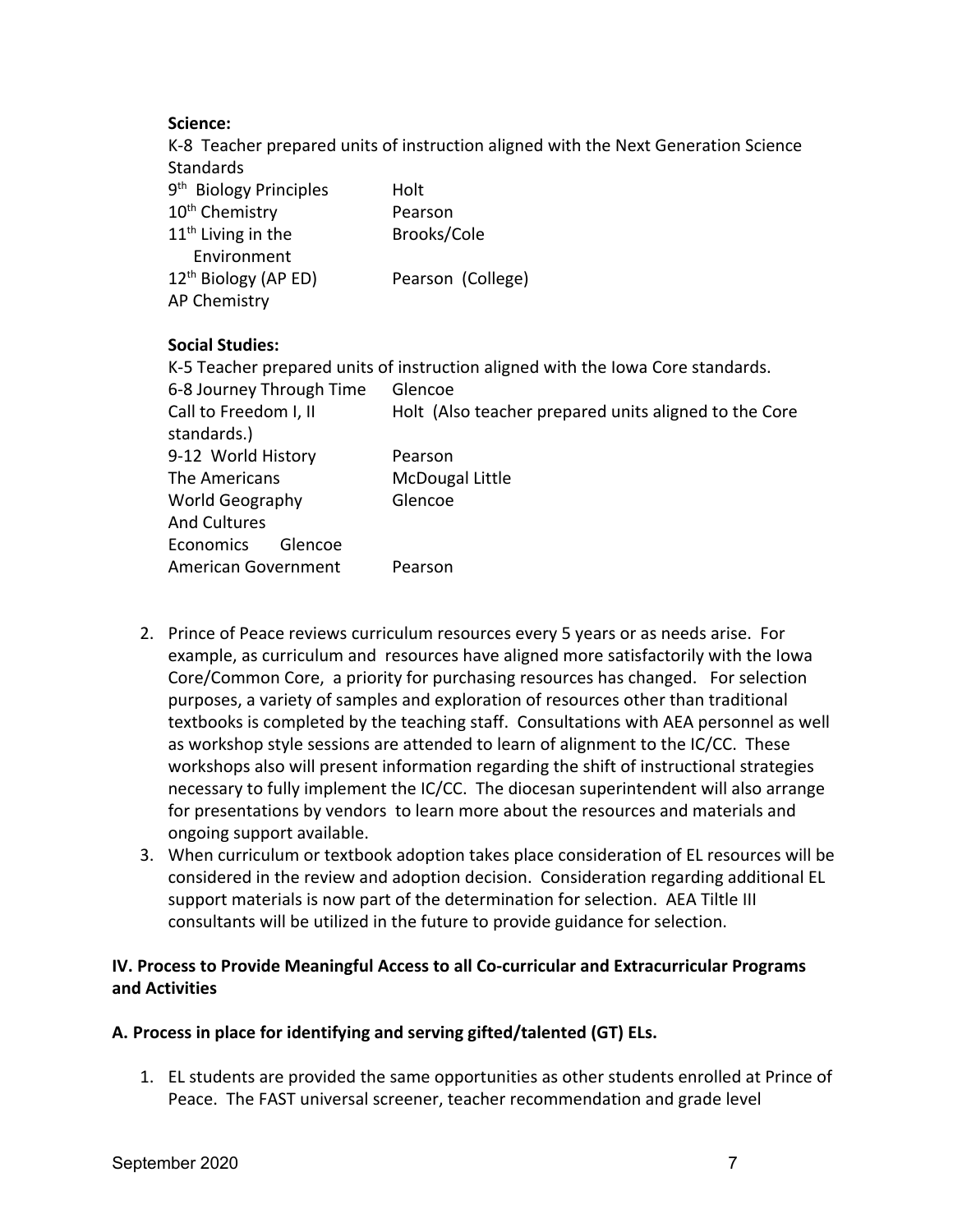assessments are all tools used at the elementary level to determine gifted and talented students. Classroom enrichment and through the academic support program, students are provided opportunities.

2. Since our system is PK-12, by the time a student is in middle school, the student has been identified. Again classroom enrichment provides students opportunities for learning at a higher level. In the eighth grade, a high school algebra class is offered for those students who score highly on the Algebra Readiness Assessment. Whole grade advancement is also an option and is determined by a team of teachers and parents to meet a student's needs. The 7<sup>th</sup> grade Duke TIP program is also strongly encouraged for students who would benefit from this program. Information is provided to families annually. In addition, online classes through the local community and the Iowa AP Academy may also be available to students. At the high school level, students are provided with Advanced Placement classes and college level classes taught both on site and online. In order to take college level classes, the students must meet the requirements of the community college. Even though the ACT, a standardized assessment is one of the criteria, the other criteria is successful completion of specific high courses and a minimum grade point average. Students do not need to meet both.

## **A. Process in place for identifying and serving ELs in special education.**

- 1. If a teacher suspects that a student may be in need of special education services, the AEA consultant assigned to our building is notified. At the time of notification, the AEA consultant will learn that the student is an EL learner. AEA protocol will be followed when making parent and student communication to address language differences, cultural considerations and prior education and instruction. This identification process begins with a meeting with the teacher to learn what data has been gathered and to review student work. The teacher through consultation will be provided strategies to support the student and to gather more classroom assessment data through the next several weeks, during which time the AEA consultant and parents of the EL student will communicate.
- 2. If after all data has been gathered and reviewed , the strategies have been monitored and the determination is that the student is eligible for special education services, a meeting with the teacher, AEA consultant, parents and administrators take place. The parents are then notified of eligibility for special education services. A determination of dual enrollment or a transition to the public school is made. In either situation, the public school is responsible for providing both the special education services and EL services by highly qualified personnel.
- 3. In a dual enrollment situation, the POP general education teacher communicates regularly with the special education and EL teachers. The IEP team for placement in a public school program includes AEA consultant, administrators from both schools, parents of the EL student, general education teachers from both schools, a special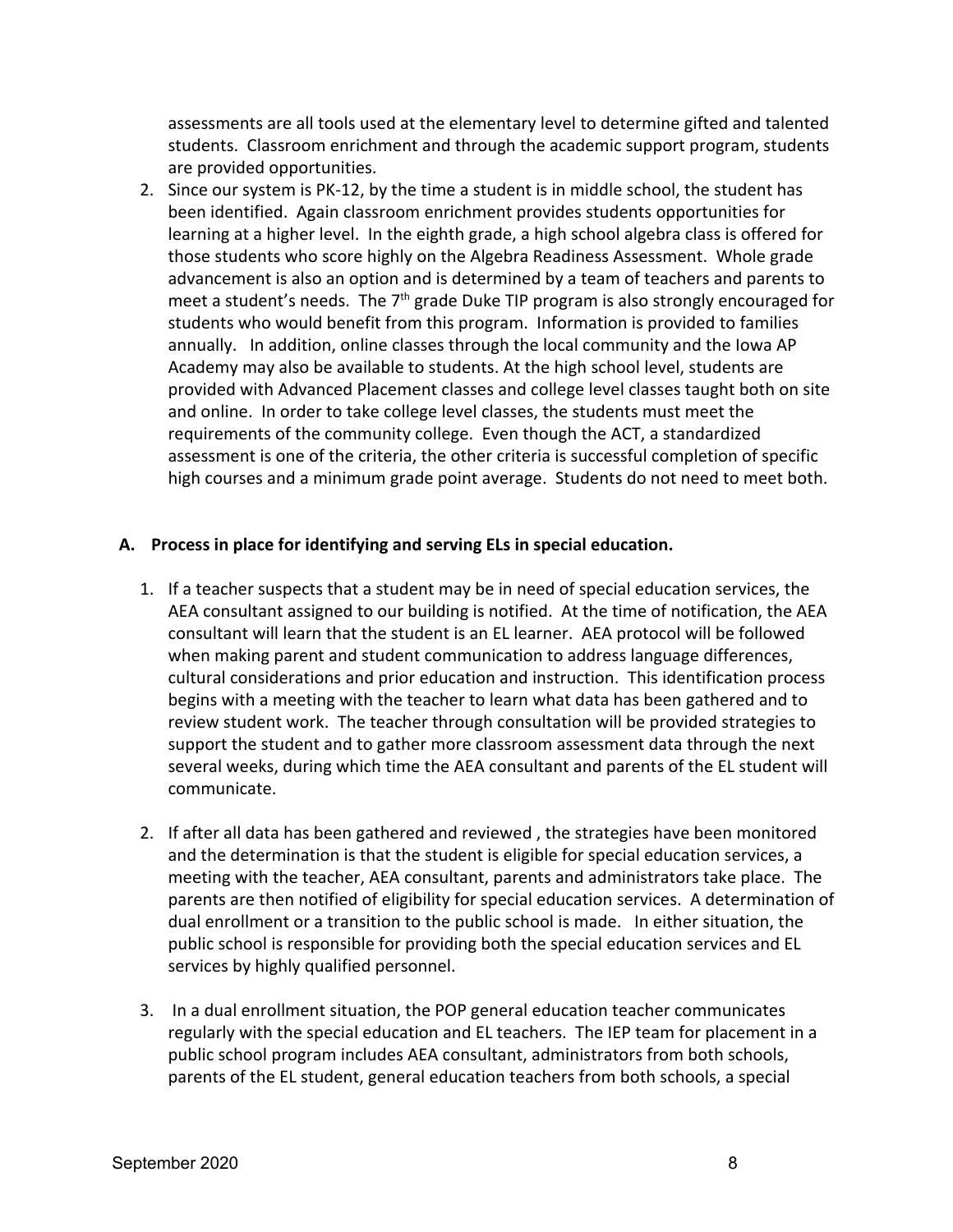education teacher from the public school and an EL qualified teacher from the public school. Depending upon the age of the student, he or she may be included also.

- **B. Process in place for identifying and serving ELs in any other district programs for which they are eligible (e.g. Title I, Reading Recovery, At-Risk career and technical programs, counseling services, Advanced Placement, International Baccalaureate courses, etc.)**
	- 1. All students are provided the same opportunities to participate in district programs. For elementary students, Title I participation is based on FAST Reading and FAST Math Assessment results. Academic enrichment opportunities are based on assessment data as well as teacher identification of student needs. At the middle and high school levels, students are identified by their classroom teachers if additional academic support is needed and also provided by the classroom teachers. High school students are strongly encouraged to take online college classes. The local community college makes the determination of eligibility for their classes. Our Advanced Placement classes are open to all students wishing to enroll. All students at Prince of Peace are strongly encouraged to take rigorous academic courses which include AP and college classes. POP meets and exceeds the recommended graduation requirements of the state of Iowa in which all students must participate in order to earn credits for graduation.
	- 2. All students and their parents are notified about programs and opportunities in a language most easily understood.

## **C. Process in place for identifying and serving ELs in all co-curricular programs.**

1. All students are encouraged to participate in school clubs, organizations and athletics. Club participation is based simply on student interest for 6-12 grade students. Most formal clubs begin in middle school. Because a student has already been identified as an EL, teachers who serve as advisors to extra-curricular programs understand the potential for communication barriers with the EL student and his or her family and strive to overcome these barriers. Teachers encourage all students to participate in extracurricular activities. Communication about participation in programs and activities are provided in a language most easily understood by the family. A Google Translator has been placed on the school website. All information regarding extracurricular activities, open gyms, schedules, announcements about participation, calendar of activities and daily announcements as well as lots more information is placed on the school website. All of this information is available to families in a language most easily understood.

## **V. Ongoing, Embedded District Level EL Professional Development for Staff who Deliver Instruction or Support the LIEP for ELs**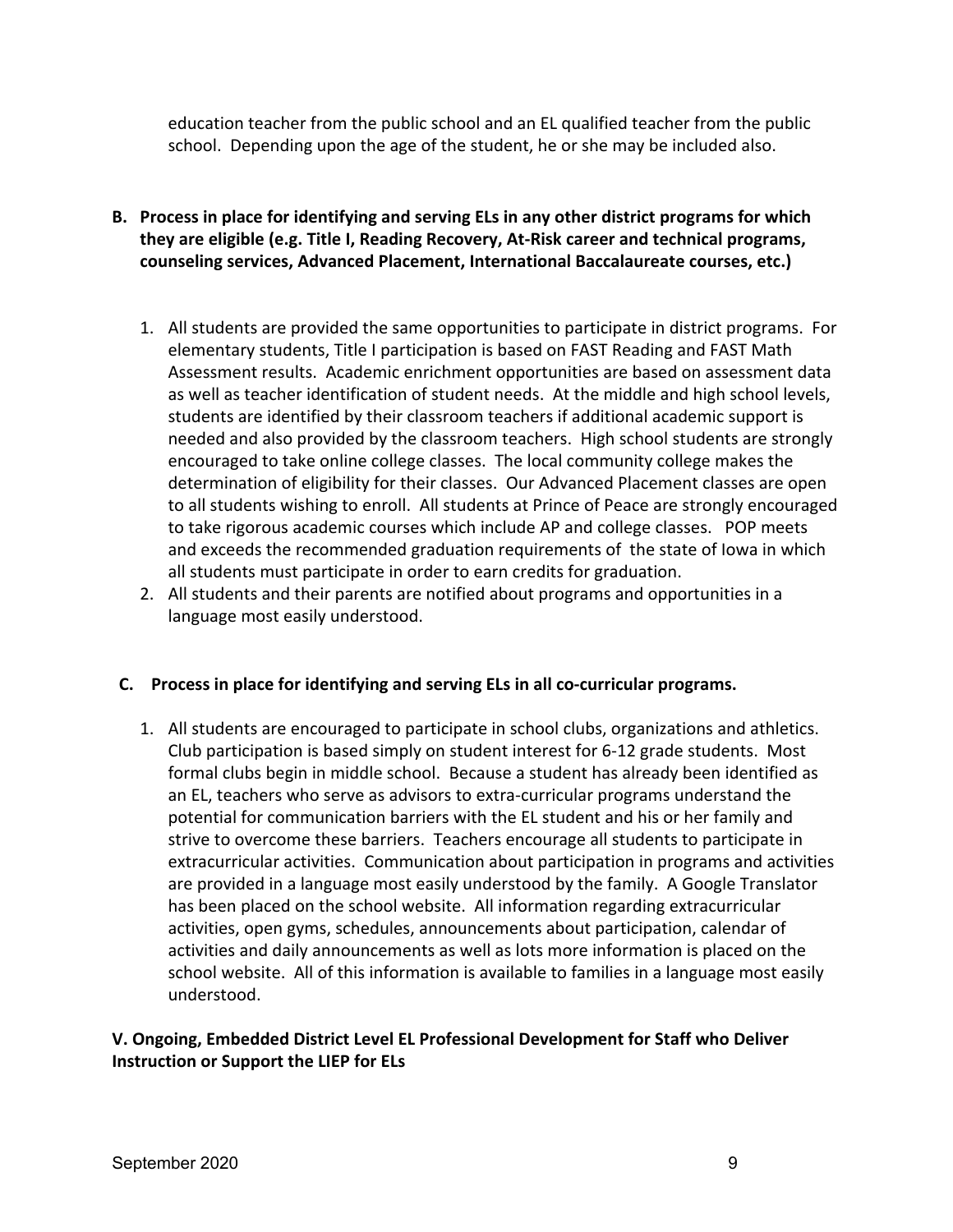## **A. Professional development for those who deliver instruction or support the LIEP**

- 1. The district administrator attends Title III meetings and workshops sponsored by the AEA. In addition she has completed the following modules on the AEA PD Online: ELPA 21 Assessment Training, ELP Standards Module 1, ELPA 21 Assessment Accessibility and Accommodations, ELPA 21 Technology Coordinator Training, (also completed by the school's technology coordinator), Understanding Title III Requirements, ELP Standards Modules 1-6.
- 2. Prince of Peace Catholic School does not employ any certified EL teacher. The principal is responsible for the LIEP. If a student is in a dual enrollment program, the public school would be responsible for the professional development for staff who deliver instruction or support for LIEP or EL students.
- 3. Content/Classroom teachers will complete required trainings as they arise. Any new trainings will be completed as they are provided.
- 4. Paraprofessionals and building support staff who work with EL students are also responsible for completing the ELP Standards Modules 1-6

# **B. District training of ELP Standards and implementation plan for PD for required staff for ELP Standards completion and implementation**

- 1. The administrator responsible for LIEP has completed all required training individually through the AEA PD Online. Training certificates are in her personnel file as well as in the EL file in the administrator's office.
- 2. (Option A) plan will be implemented for the ELP Standards.
- 3. Certificates of completion are required from each classroom teacher for documentation. Documentation of completion of the ELP modules are placed in the employee's personnel file in the school's front office and a copy will be kept on file in the administrator's office who is responsible for LIEP implementation.
- 4. Any teachers or paraeducator new to the district will be required to complete all training modules at the onset of employment. Copies of the certificate that indicate completion of each of the training modules will be filed in both the teacher's personnel file and in the administrator's office who is responsible for LIEP implementation.

## **VI. Annual English Language Proficiency Assessment and Administration (ELPA21)**

## **A. Annual training of staff assigned to administer ELPA 21**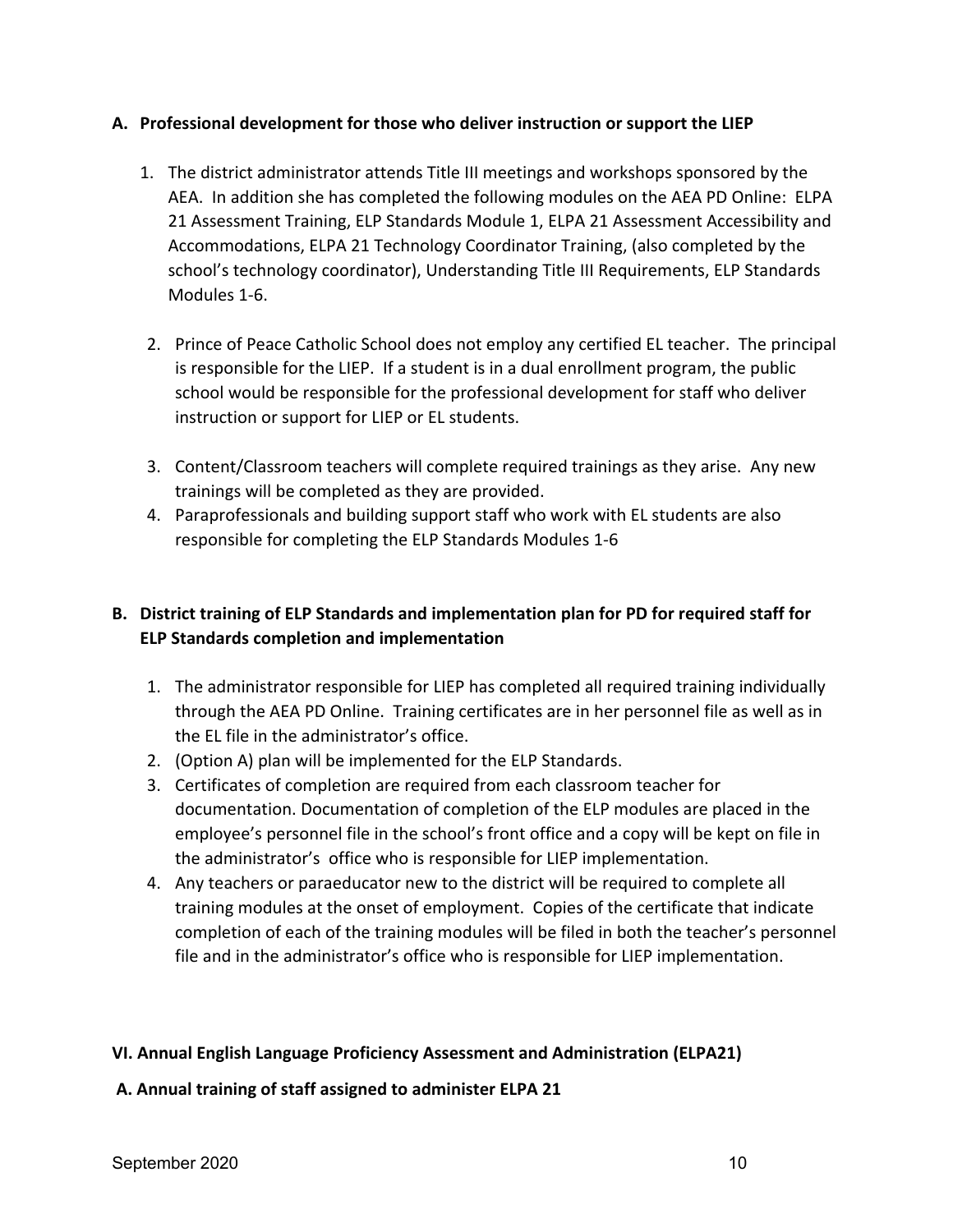- 1. Any school personnel responsible for administering the ELPA 21 or the ELPA Dynamic Screener completes the training modules prior to administration of the assessment. Any updated training modules will be completed prior to administration of the assessment.
- 2. The certificates of completion are placed in the personnel file of the employee. The administrator also keeps a copy on file in her office.

## **B. Dissemination of scores to stakeholders**

- 1. Both the ELPA 21 Dynamic Screener and ELPA 21 scores are made available to the administrator of the score as they become available.
- 2. The administrator shares the assessment scores of EL identified students with the teachers of EL students.
- 3. ELPA 21 Dynamic Screener and ELPA 21 results are made available to parents of EL students as they become available. Scores are shared during the annual parent meeting and also scores are sent home in the mail. Handouts are available to help parents understand the scores in a language most easily understood by the parents.

## **C. Appropriate training to interpret results to staff**

- 1. Appropriate training will be provided to LIEP teachers, administrators and staff directly serving EL students.
- 2. Prince of Peace Catholic School does not employee any EL teachers nor offer any direct services by an EL licensed teacher. If a dual enrollment situation would be implemented, the public school administrator responsible for the oversight of the EL program would be responsible for ensuring that staff is trained in interpreting both the ELLPA 21 Dynamic Screener and the ELPA21 assessment scores. Collaboration between the schools would be required.
- 3. The administrator will attend any workshops, meetings, or read communications through the assessment site that will increase her understanding of ELPA Dynamic Screener or the ELPA 21 results.
- 4. The administrator will use the ELPA 21 or the ELPA Dynamic Screener resources to understand student scores and share these resources with staff who work with EL students. In addition, AEA EL consultants may be contacted to provide more detailed understanding of the student results and to support teachers in making instructional decisions.

## **D. Utilization of assessment results to guide instruction and programming**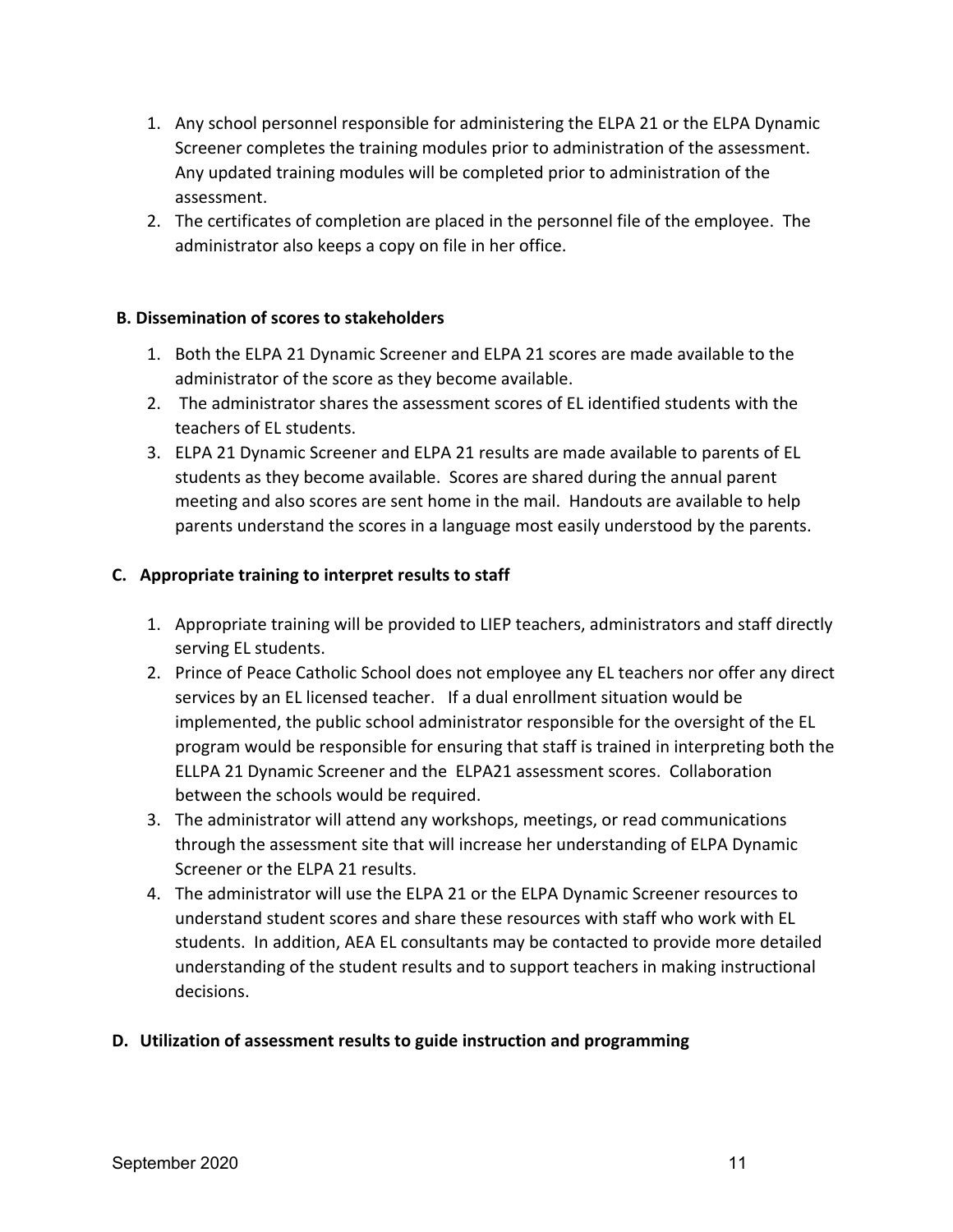- 1. EL students are placed in classrooms with students of approximately the same age with no more than two years difference in age. If more intensive LIEP services are required to meet the needs of EL students, a dual enrollment with public school would be pursued. As for all students instruction is based on the IC/CC standards. As with all standardized assessments, analysis by teachers provides them with an understanding of what skills and knowledge students have. Adjustments in instruction can then be made to ensure that both a student's skills and knowledge base grows.
- 2. Prince of Peace Catholic School does not employee an EL teacher nor offer direct services through a bi-lingual program. However, a dual enrollment plan may be developed for an EL student. Any assessment data gathered by members of the Prince of Peace Lau team members would be shared with the public school team members at the time of the dual enrollment placement, for any review of the placement, exiting from the program, or monitoring after exiting of the EL student.
- 3. If in the future Prince of Peace Catholic School would employ an EL teacher or develop an English Language Learner Program, the administrator would develop a process through which the ELPA21 or the ELPA 21 Dynamic screener assessment results would be utilized to guide instruction and programming.

## **VII. LIEP Exit Criteria and Procedures**

## **A. LIEP Exit Criteria for exiting LIEP services are as follows:**

1. Requires that the student achieves the required score for proficiency on ELPA 21

## **B. LIEP Exit Procedure**

- 1. The student will be exited from the program between May 31st and October  $1<sup>st</sup>$ , after ELPA21 results are received.
- 2. The school will notify parents with the state-approved TransACT exit form in a Language most easily understood by the parents, "English Language Development Program Exit Letter", Form B, which requires a parent signature.
- 3. In the SRI reporting system, the student coding will be changed to "exited" through public school reporting if the student is dual enrolled.
- 4. The administrator of the LIEP process will begin the required two-year monitoring process.

## **VIII. Monitoring Procedures After Students Exit the LIEP Program**

**A. Description of the monitoring procedures in place after students exit the program.**

#### September 2020 12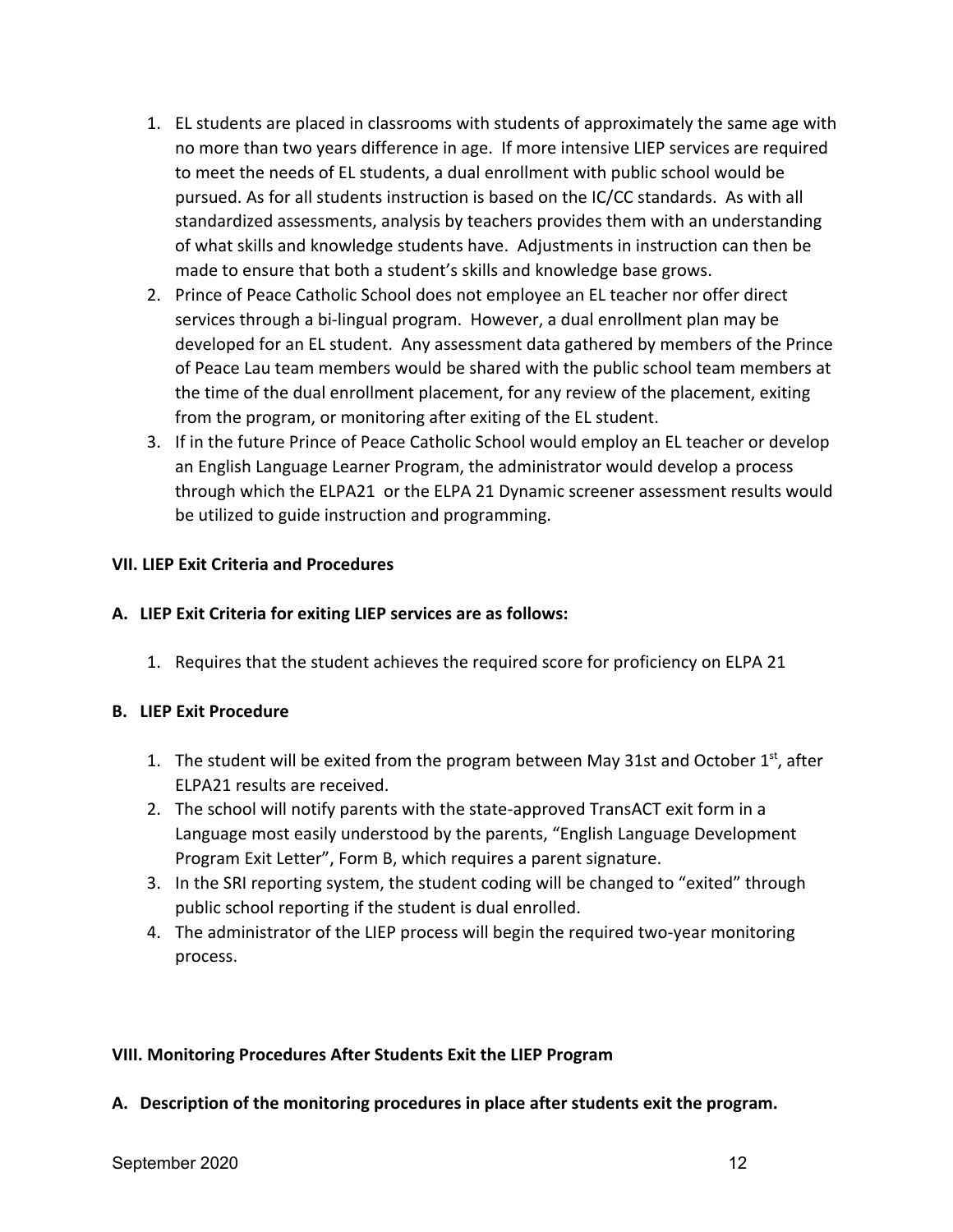- 1. The LAU Leadership team will review the student's proficiency on the ELPA21 as the exit criteria and determine the status for EL students on an annual basis after the student is exited from the LIEP. Standardized student scores and grades will also be reviewed each grading period.
- 2. Nancy Peart, administrator, is the person responsible for monitoring EL students.
- 3. Academic monitoring for an EL student will be done for two years following the student's exit from the program. If a student were dually enrolled with the public school, the public school administrator would be responsible for the academic monitoring.
- 4. All students, including EL students will be provided the same support if interventions are required to ensure student success as determined by classroom teachers in collaboration with the building administrator.

## **B. LIEP Re-entry procedures in place if indicated by data, including notification of parents.**

- 1. If a monitored student is identified as non-proficient in a language domain on the ELPA 21 Dynamic Screener, the student will be considered for re-entry to a LIEP program. A meeting will be held with selected members of the LAU Plan Leadership Team.
- 2. The parents will be notified using the annual "English Learner Program Placement" form. Since Prince of Peace does not offer a formal EL program, parents would also make the decision on refusing EL services. At which time, the "Waiver-Refusal of ESL-Bilingual program from TransACT would be signed and placed in the student's cumulative file.

## **IX. LIEP Evaluation**

## **A. Description of team-based process for LIEP Evaluation**

- 1. Nancy L. Peart, Principal will facilitate a team meeting to review the following information in order to evaluate the school's LIEP: Data on reading and math proficiency, grade level reading and math screeners, growth of ELs in reading and math and the ELs performance in classes will be used in evaluating the school's LIEP program.
- 2. The evaluation data will be utilized to determine the impact on future programming.
- 3. Consideration will be made to determine if additional professional development for content area teachers, the Title I teacher and paraprofessionals working with ELs will be needed. A determination of resource allocation of material and instructional time will be made. Recommendation will be developed to determine what additional supports and accommodations will be implemented for EL students.
- 4. Title III assurances will be identified in the school's CASA submission.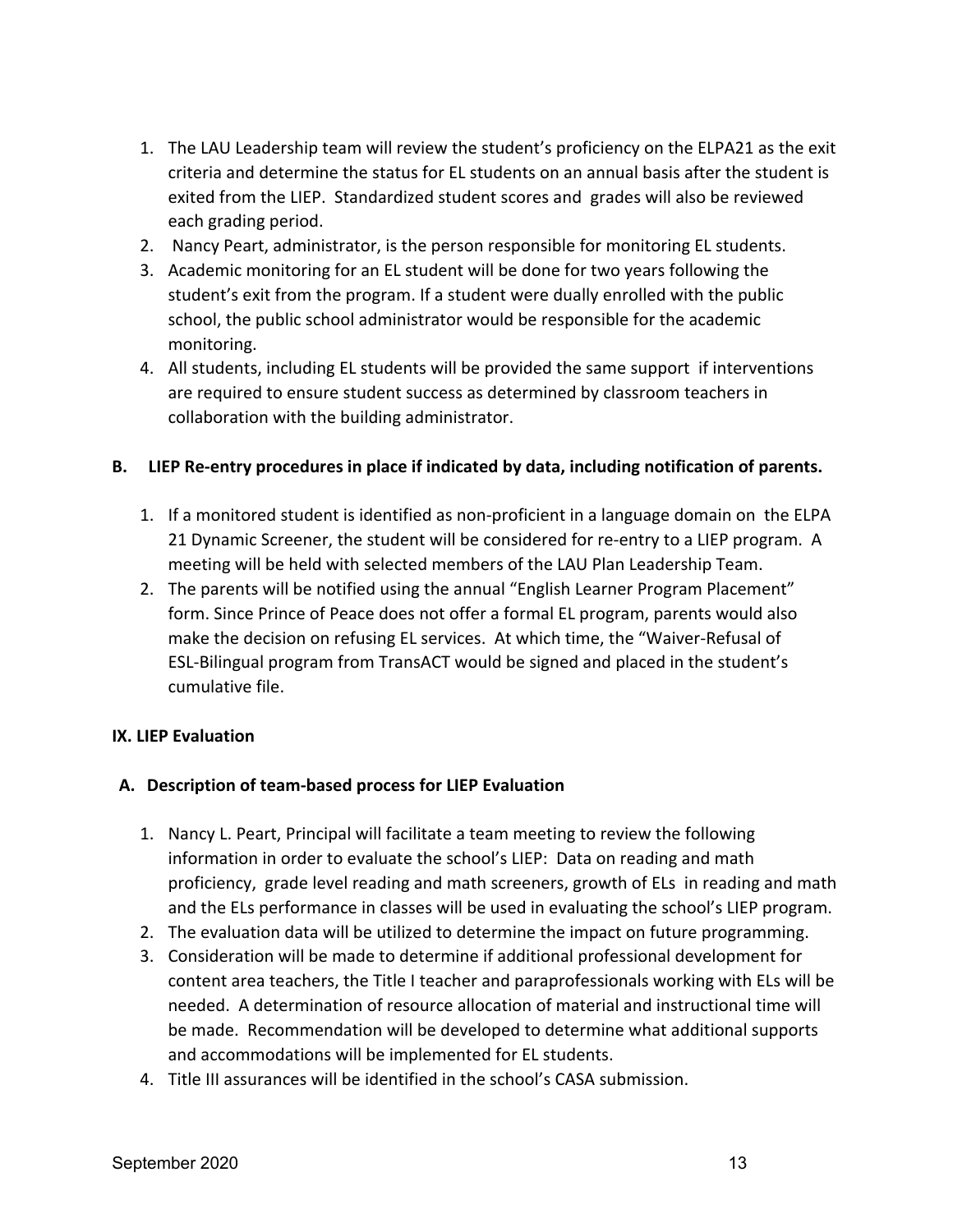#### **X. Appendices**

- A. Letter to Districts from the U.S. Department of Justice: <http://www2.ed.gov/about/offices/list/ocr/letters/colleague-el-201501.pdf>
- B. Description of LIEP Models
- C. TransACT.com documents
- D. ELP Standards Training Options

## Appendix A

The Department of Justice and Office of Civil Rights Joint Guidance document may be downloaded from:

<http://www2.ed.gov/about/offices/list/ocr/letters/colleague-el-201501.pdf>

## Appendix B

## **Description of LIEP Models**

- Newcomer Program: Newcomer programs are separate, relatively self-contained educational interventions designed to meet the academic and transitional needs of newly arrived immigrants; typically, students attend these programs before they enter more traditional programs.
- Sheltered Instruction: An instructional approach used to make academic instruction in English understandable to ELs. In the sheltered classroom, teachers use physical activities, visual aids, and the environment to teach vocabulary for concept development in mathematics, science, social studies, and other subjects. An approved LIEP model using sheltered instruction must include direct instruction by an ESL endorsed teacher.
- English as a Second Language (ESL): A program of techniques, methodology, and special curriculum designed to teach ELs English language skills, which may include listening, speaking, reading, writing, study skills, content vocabulary, and cultural orientation. Further, ESL instruction is usually in English with little use of native language.
- Dual Language Program: Also known as two-way, or developmental, the goal of these bilingual programs is for students to develop language proficiency in two languages by receiving instruction in English and another language in a classroom that usually comprises half native English speakers and half native speakers of the other language.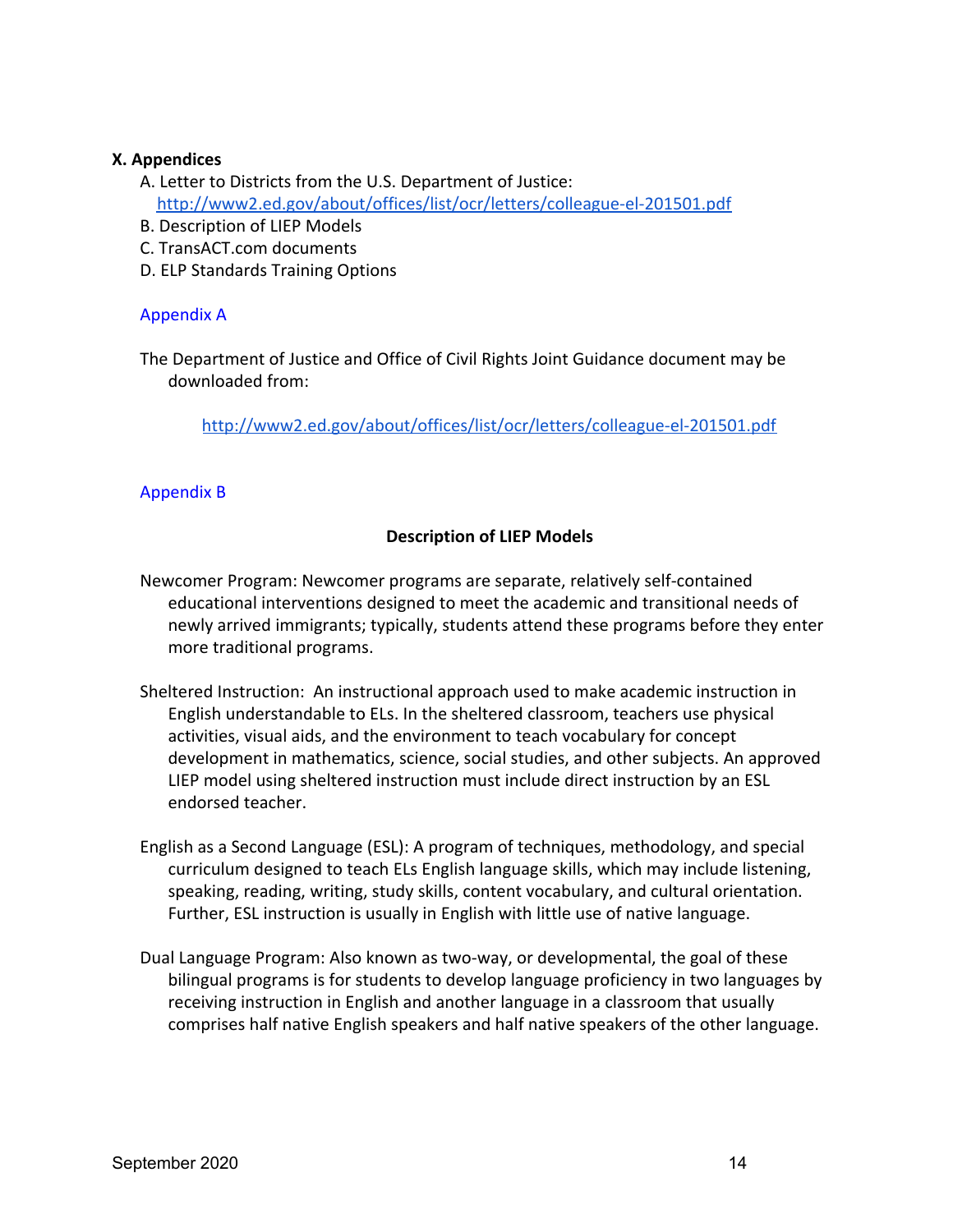Other Bilingual Program: Bilingual education refers to approaches in the classroom that use the native language of English language learners (ELs) for instruction. www.nabe.org/BilingualEducation

## Appendix C Transact.com Documents

Home Language Survey - IA includes second page for race and ethnicity Determination of Student Eligibility for Program Placement (Optional) Notification that student was screened based on Home Language Survey-IA and reports initial placement or students who don't qualify Program Exit Letter - B for students who are eligible to exit services English Learner Program Placement (Required - Meets ESSA Requirements) for initial, annual and re-entry placement notification Request for Change in Program Participation - waive or withdraw ELL/bilingual services Explanation of Consequences for not Participating in English Learner Program a. describes compliance with Civil Rights law that requires districts to provide services that

will help the child attain English proficiency and access academic content by placing the responsibility onto the child's classroom and/or content area teacher(s), and

b. informs parents that the child still participates in the ELPA21 until they meet exit criteria.

## Appendix D

- English Language Proficiency Standards Training Options (excerpt from Dave Tilly e-mail May 6, 2016)
- The Iowa Department of Education has worked with ELPA21 (English Language Proficiency Assessment for the 21st Century) and a consortium of states to develop training modules that can be used to address the required training on the ELP Standards. School districts and AEAs responsible for delivering the training have several options for how to use the modules to support the required training on the ELP standards.

A. AEAs and school districts may require the certified staff members directly responsible for delivering the LIEP (and others they deem appropriate) to view the Modules individually or collectively via AEA PD Online and take the associated brief quiz to document completion and content attainment.

B. AEAs and school districts may use the modules flexibly (chunk the content, provide training to groups where they watch the modules together with some facilitated discussion, alter the sequence, facilitate learning activities in conjunction with the modules, etc.) as long as the modules are viewed in their entirety through the delivery method determined by the AEA or the school district.